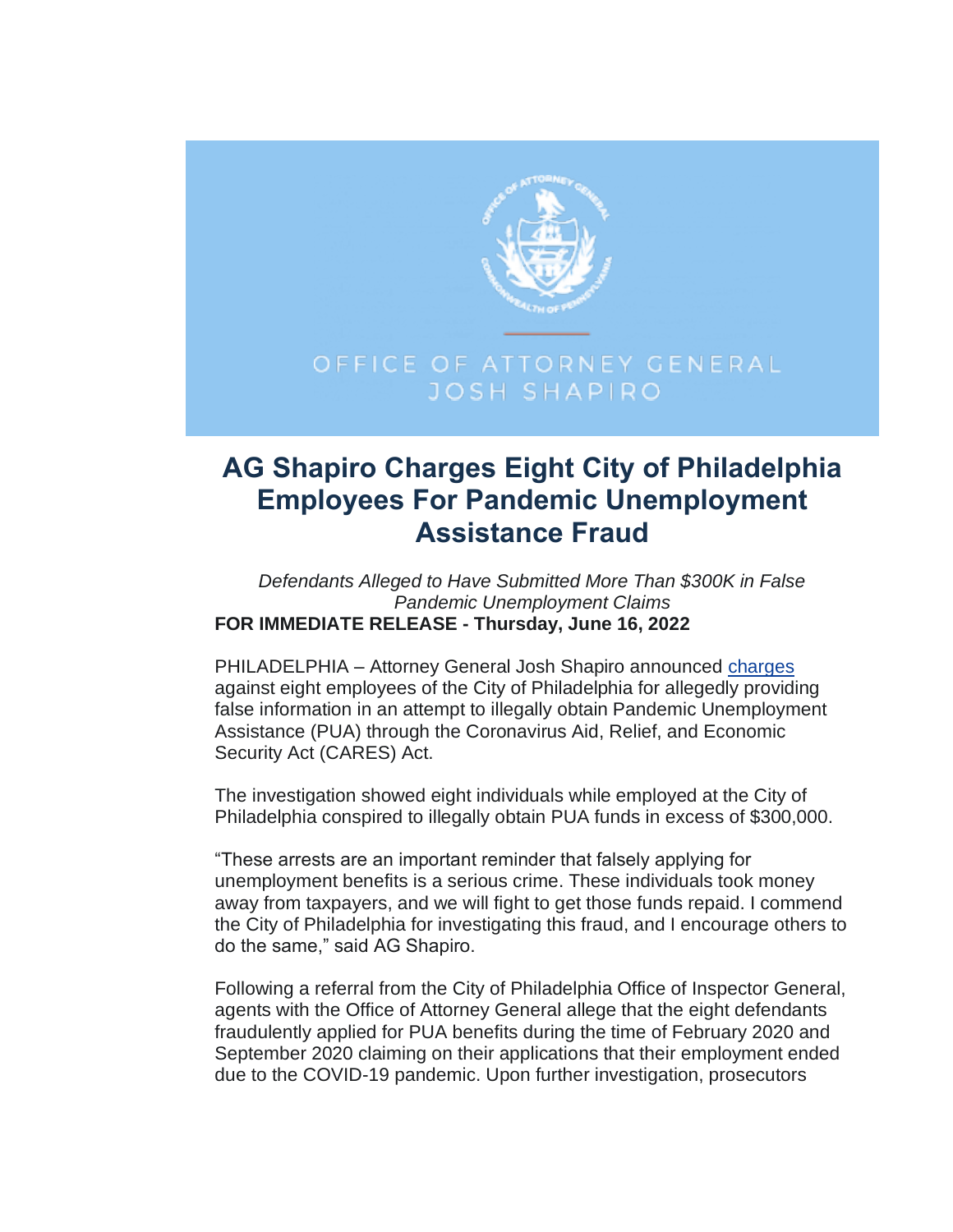allege that these individuals were all employed by the City of Philadelphia during the time they fraudulently applied for these benefits, and determined that each individual applied for and received between approximately \$20,000 and \$60,000 in PUA benefits.

"Public service is a privilege and it demands honesty. The City made every effort to protect its workforce during the pandemic, yet these individuals chose to misappropriate government benefits that were intended for people in need. We thank the Attorney General and his dedicated staff for holding these wrongdoers accountable," said Alexander DeSantis, Inspector General, City of Philadelphia.

To date, the Office of Attorney General has charged 63 individuals across the Commonwealth for submitting fraudulent PUA applications amounting to approximately \$3.1 million in fraudulent PUA funds. Investigations into PUA fraud remain ongoing.

"If you made some extra cash during the pandemic by fraudulently applying for PUA benefits – turn yourself in and get on a payment plan to repay the taxpayer money stolen. Do the right thing, or potentially face criminal charges and prosecution. The Department of Labor & Industry has set up a Fraud Hotline at 1-800-692-7469 or benefits.uc.pa.gov so you can self-report this fraud. Don't wait for us to knock on your door," said AG Shapiro.

Any individual who has fraudulently received PUA benefits is urged to voluntarily repay the money before they are contacted by our agents. Anyone who received a letter from L&I indicating a balance owed should contact L&I and repay the money or face the possibility of criminal charges.

The eight defendants were charged with: Theft by Deception, Receiving Stolen Property and Tampering with Public Records. This case is being prosecuted by Senior Deputy Attorney General Tom Ost-Prisco, Deputy Attorney General Suzanne Edwards and Deputy Attorney General Kate McDermott. All charges discussed are accusations. The defendants are presumed innocent until proven guilty.

###

Pennsylvania Office of Attorney General Strawberry Square Harrisburg, PA 17120 717-787-3391